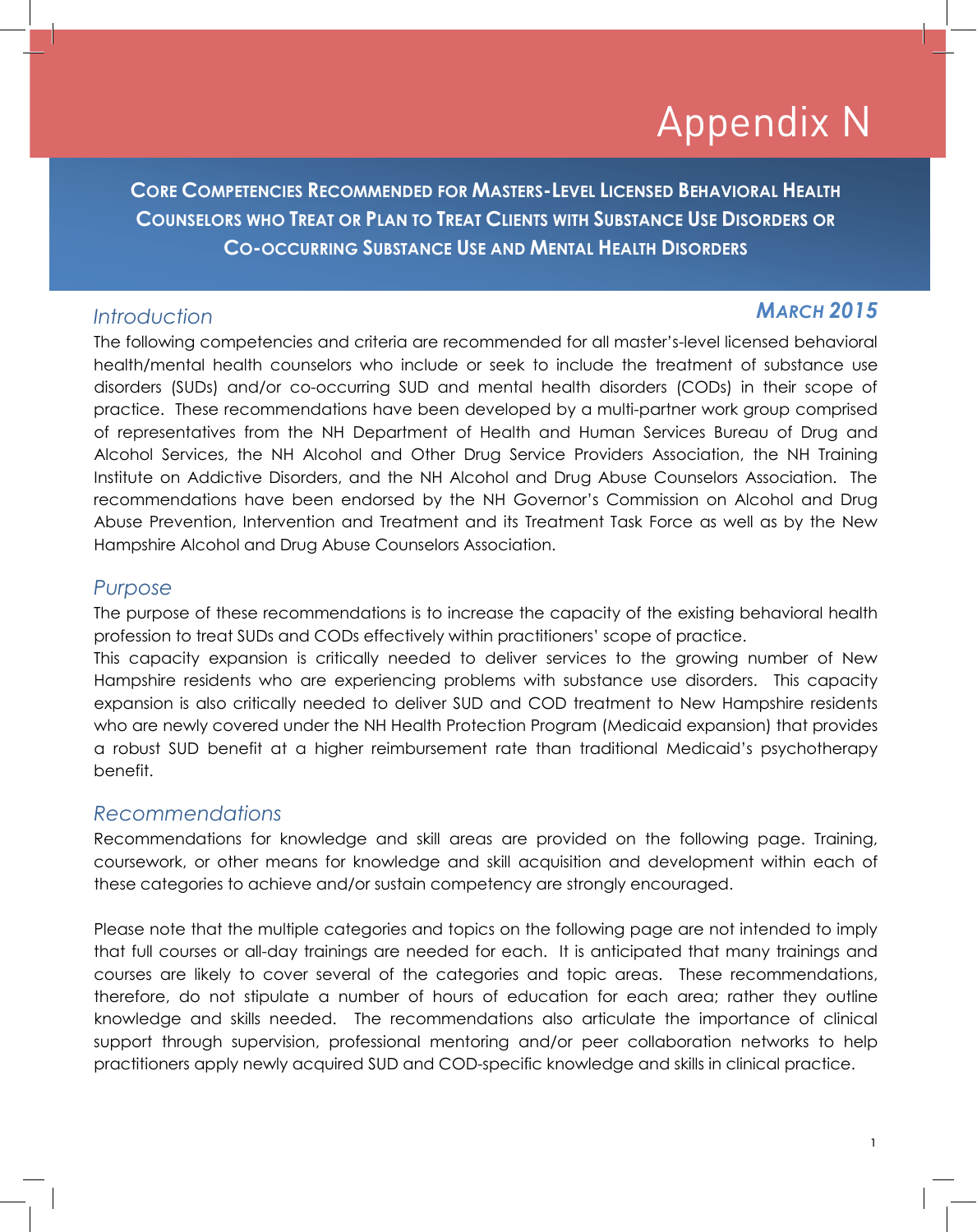# Appendix N

| <b>CATEGORIES OF COMPETENCE<sup>1</sup></b>                                                                        | <b>RECOMMENDED TOPICS FOR KNOWLEDGE AND SKILL DEVELOPMENT</b>                                                                                                                                                                                                                                                          |  |
|--------------------------------------------------------------------------------------------------------------------|------------------------------------------------------------------------------------------------------------------------------------------------------------------------------------------------------------------------------------------------------------------------------------------------------------------------|--|
| <b>Data Collection &amp; Diagnosis of SUDs*</b>                                                                    | Assessment & differential diagnosis of SUDs and CODs                                                                                                                                                                                                                                                                   |  |
| <b>Initiating Treatment*</b>                                                                                       | ASAM <sup>2</sup> criteria to determine appropriate level of care<br>✓<br>Treatment planning for SUDs/CODs<br>✓                                                                                                                                                                                                        |  |
| <b>Crisis Response*</b>                                                                                            | Crisis intervention relative to SUDs/CODs (e.g., severe withdrawal,<br>✓<br>overdose, alcohol poisoning)                                                                                                                                                                                                               |  |
| <b>Counseling*</b>                                                                                                 | Application of best practices to SUDs/CODs, including differential<br>$\checkmark$<br>application of treatment modalities to patients with SUDs/CODs,<br>including medication assisted treatment                                                                                                                       |  |
| <b>Regulatory Issues*</b>                                                                                          | 42 CFR, Part 2 (federal law relative to patient privacy protection<br>✓<br>and confidentiality specific to SUD treatment that is more stringent<br>than HIPAA)<br>Ethical considerations specific to SUDs/CODs<br>$\checkmark$                                                                                         |  |
| <b>Community Utilization*</b>                                                                                      | Awareness of community resources and recovery supports specific<br>$\checkmark$<br>to SUDs/ CODs, including peer support meetings and common<br>barriers to attending meetings and accessing supports                                                                                                                  |  |
| <b>Alcohol and Drugs*</b>                                                                                          | Basic knowledge of alcohol, drugs, interactions, and medication<br>✓<br>assisted treatment                                                                                                                                                                                                                             |  |
| <b>Sociological Factors*</b><br><b>Physiological/Medical Factors*</b><br><b>Psychological/Psychiatric Factors*</b> | Biopsychosocial factors in SUDs/CODs and the inter-relationship of<br>biology, social environments, personality traits, life experiences,<br>and other psychological factors                                                                                                                                           |  |
| Treatment*                                                                                                         | Basic understanding and application of the continuum of care for<br>✓<br>SUDs/CODs                                                                                                                                                                                                                                     |  |
|                                                                                                                    | Progression of SUDs, CODs and recovery<br>✓                                                                                                                                                                                                                                                                            |  |
|                                                                                                                    | Medication Assisted Treatment (e.g. buprenorphine, methadone,<br>✓<br>naltrexone or other medications)                                                                                                                                                                                                                 |  |
| <b>Integrated Care</b>                                                                                             | Knowledge and skill development relative to integrated treatment<br>✓<br>of substance use disorders and mental health disorders.                                                                                                                                                                                       |  |
| <b>Clinical Support</b>                                                                                            | Regular, on-going collegial mentoring, either through clinical<br>✓<br>supervision provided by a clinician with extensive experience<br>treating individuals with SUDs/CODs, a professional mentor with<br>such experience, peer collaboration groups supporting effective<br>SUD and COD treatment, or similar means. |  |

<sup>&</sup>lt;sup>1</sup> The categories of competence noted here were established for licensure as a Master's Level Alcohol and Drug Counselor (MLADC) in New Hampshire, based on the International Credentialing and Reciprocity Consortium (IC&RC accessible at internationalcredentialing.org).<br>\*Indicates an MLADC Core Competency area

<sup>\*</sup>Indicates an MLADC Core Competency area<br><sup>2</sup> American Society of Addiction Medicine